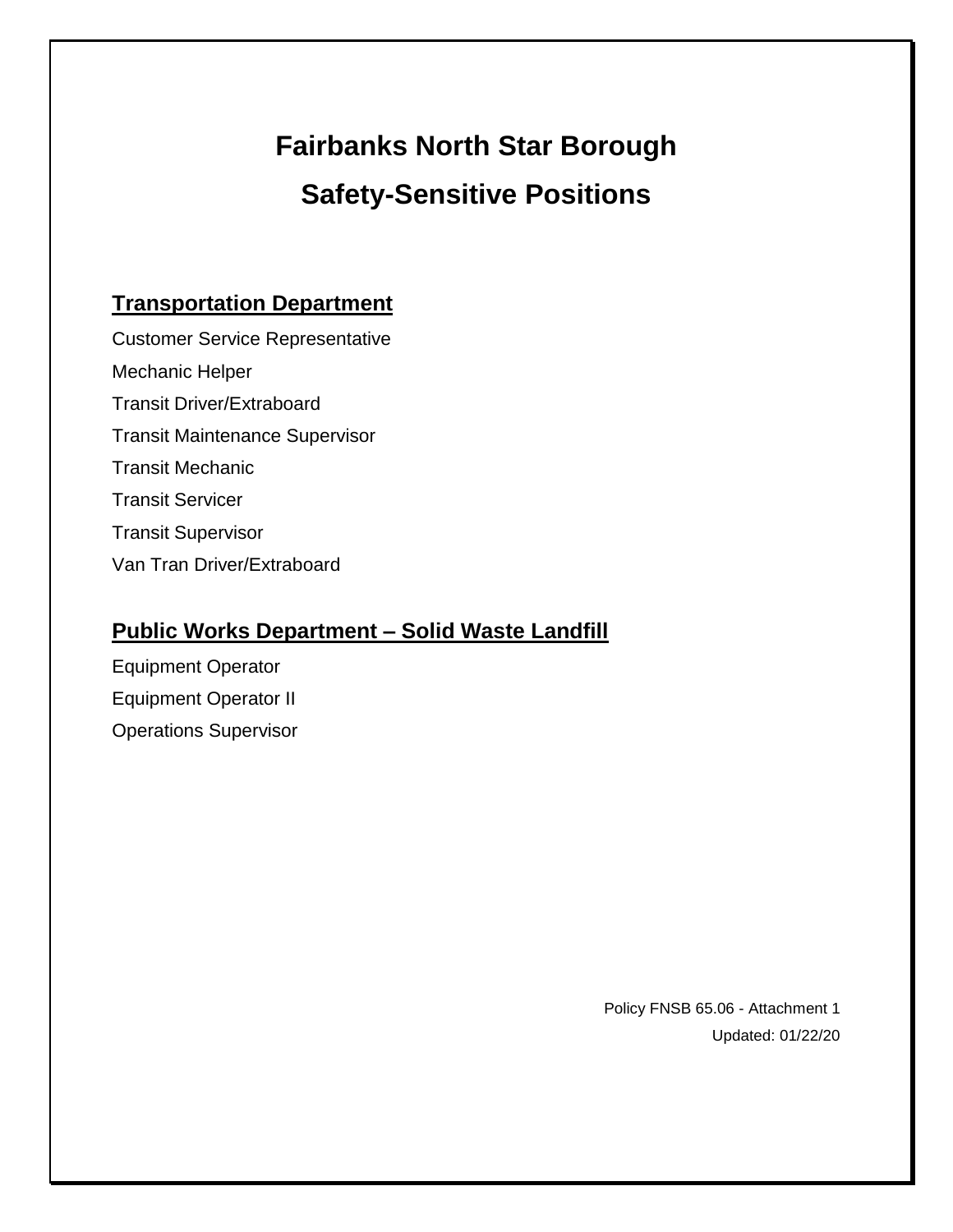|                                                                       |                                                                 | <b>TRANSPORTATION DEPARTMENT</b>                                                                                                                                                                                                                                                                                              |                                                                                                                                                                                                                                                                                                                                                                                                                                                                                        |  |  |  |  |  |
|-----------------------------------------------------------------------|-----------------------------------------------------------------|-------------------------------------------------------------------------------------------------------------------------------------------------------------------------------------------------------------------------------------------------------------------------------------------------------------------------------|----------------------------------------------------------------------------------------------------------------------------------------------------------------------------------------------------------------------------------------------------------------------------------------------------------------------------------------------------------------------------------------------------------------------------------------------------------------------------------------|--|--|--|--|--|
| <b>Post-Accident/Incident</b>                                         |                                                                 |                                                                                                                                                                                                                                                                                                                               |                                                                                                                                                                                                                                                                                                                                                                                                                                                                                        |  |  |  |  |  |
|                                                                       | <b>Substance Abuse Testing Decision Matrix</b>                  |                                                                                                                                                                                                                                                                                                                               |                                                                                                                                                                                                                                                                                                                                                                                                                                                                                        |  |  |  |  |  |
|                                                                       | For Safety Sensitive Employees in the Transportation Department |                                                                                                                                                                                                                                                                                                                               |                                                                                                                                                                                                                                                                                                                                                                                                                                                                                        |  |  |  |  |  |
| ALONG WITH ALL OTHER ACCIDENT RELATED INFORMATION.                    |                                                                 | THIS FORM MUST BE COMPLETED FOR EACH ACCIDENT, REGARDLESS OF WHETHER AN<br><b>EMPLOYEE WAS TESTED. THE FORM MUST BE FORWARDED TO RISK MANAGEMENT</b>                                                                                                                                                                          |                                                                                                                                                                                                                                                                                                                                                                                                                                                                                        |  |  |  |  |  |
|                                                                       |                                                                 |                                                                                                                                                                                                                                                                                                                               |                                                                                                                                                                                                                                                                                                                                                                                                                                                                                        |  |  |  |  |  |
| Accident Date: 1 /                                                    |                                                                 |                                                                                                                                                                                                                                                                                                                               |                                                                                                                                                                                                                                                                                                                                                                                                                                                                                        |  |  |  |  |  |
|                                                                       |                                                                 |                                                                                                                                                                                                                                                                                                                               |                                                                                                                                                                                                                                                                                                                                                                                                                                                                                        |  |  |  |  |  |
|                                                                       |                                                                 | Other Employees Operating the Vehicle: Y/N Name(s) _____________________________<br>Maintenance Performance Involved: Y/N Name(s) __________________________________                                                                                                                                                          |                                                                                                                                                                                                                                                                                                                                                                                                                                                                                        |  |  |  |  |  |
|                                                                       |                                                                 | Criteria for Transportation Department Employees: (Reference FNSB 65.06 Section IV (D) 2)<br><b>Example 2</b> Injuries/Transported Lettable Towed Due to Disabling Damage                                                                                                                                                     |                                                                                                                                                                                                                                                                                                                                                                                                                                                                                        |  |  |  |  |  |
| Alcohol Test Performed? Y/N If Yes, Date and Time: 1 /<br>If No, Why? | <b>EXALGREE SETA Criteria Not Met</b>                           | <b>Employee(s) Completely Discounted as Contributing Factor</b><br>Was Alcohol Test Performed Within 2 Hours of Accident/Incident? Y/N Within 8 Hours After?                                                                                                                                                                  | $\overline{\phantom{a}}$ $\overline{\phantom{a}}$ $\overline{\phantom{a}}$ $\overline{\phantom{a}}$ $\overline{\phantom{a}}$ $\overline{\phantom{a}}$ $\overline{\phantom{a}}$ $\overline{\phantom{a}}$ $\overline{\phantom{a}}$ $\overline{\phantom{a}}$ $\overline{\phantom{a}}$ $\overline{\phantom{a}}$ $\overline{\phantom{a}}$ $\overline{\phantom{a}}$ $\overline{\phantom{a}}$ $\overline{\phantom{a}}$ $\overline{\phantom{a}}$ $\overline{\phantom{a}}$ $\overline{\$<br>Y/N |  |  |  |  |  |
| ======================================                                |                                                                 |                                                                                                                                                                                                                                                                                                                               |                                                                                                                                                                                                                                                                                                                                                                                                                                                                                        |  |  |  |  |  |
| Drug Test Performed? Y/N If Yes, Date and Time: 1 1                   |                                                                 |                                                                                                                                                                                                                                                                                                                               | AM/PM                                                                                                                                                                                                                                                                                                                                                                                                                                                                                  |  |  |  |  |  |
|                                                                       |                                                                 |                                                                                                                                                                                                                                                                                                                               |                                                                                                                                                                                                                                                                                                                                                                                                                                                                                        |  |  |  |  |  |
|                                                                       |                                                                 | <b>Employee(s) Completely Discounted as Contributing Factor</b>                                                                                                                                                                                                                                                               |                                                                                                                                                                                                                                                                                                                                                                                                                                                                                        |  |  |  |  |  |
|                                                                       |                                                                 |                                                                                                                                                                                                                                                                                                                               |                                                                                                                                                                                                                                                                                                                                                                                                                                                                                        |  |  |  |  |  |
|                                                                       |                                                                 | Other: example and a series of the series of the series of the series of the series of the series of the series of the series of the series of the series of the series of the series of the series of the series of the serie<br>Was Drug Test Performed Within 8 Hours of Accident/Incident? Y/N Within 32 Hours After? Y/N |                                                                                                                                                                                                                                                                                                                                                                                                                                                                                        |  |  |  |  |  |
| <b>Comments:</b><br>and the control of the control of                 |                                                                 |                                                                                                                                                                                                                                                                                                                               |                                                                                                                                                                                                                                                                                                                                                                                                                                                                                        |  |  |  |  |  |
|                                                                       |                                                                 |                                                                                                                                                                                                                                                                                                                               | Date: $/$ /                                                                                                                                                                                                                                                                                                                                                                                                                                                                            |  |  |  |  |  |
|                                                                       |                                                                 |                                                                                                                                                                                                                                                                                                                               | Policy FNSB 65.06 - Attachment 2A<br>Updated: 01/22/20                                                                                                                                                                                                                                                                                                                                                                                                                                 |  |  |  |  |  |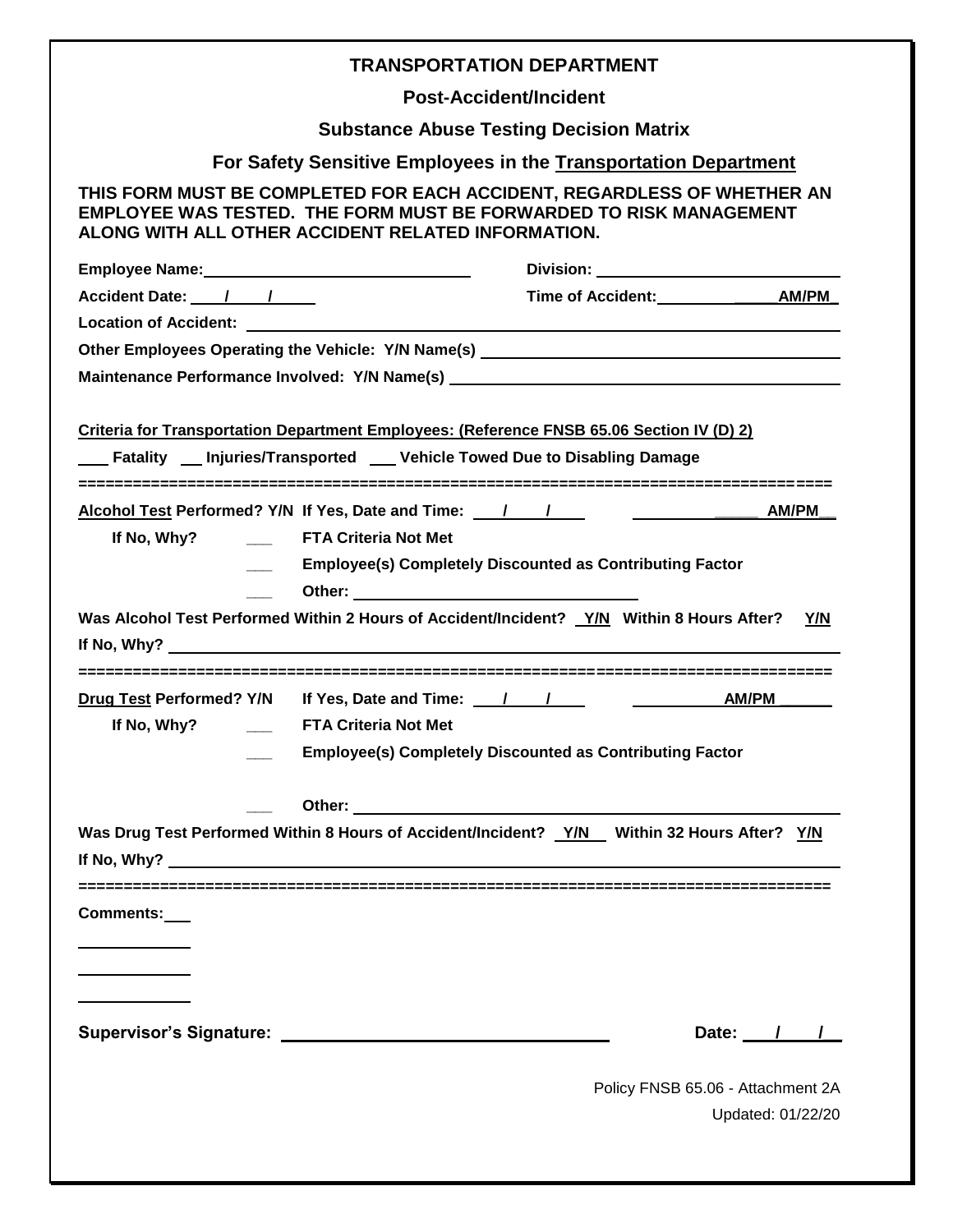| <b>PUBLIC WORKS DEPARTMENT</b>                                                                                                                                                                                |  |  |  |  |  |  |  |
|---------------------------------------------------------------------------------------------------------------------------------------------------------------------------------------------------------------|--|--|--|--|--|--|--|
| <b>Post-Accident/Incident</b>                                                                                                                                                                                 |  |  |  |  |  |  |  |
| <b>Substance Abuse Testing Decision Matrix</b>                                                                                                                                                                |  |  |  |  |  |  |  |
| For Safety Sensitive Employees in the Public Works Department                                                                                                                                                 |  |  |  |  |  |  |  |
| THIS FORM MUST BE COMPLETED FOR EACH ACCIDENT, REGARDLESS OF WHETHER AN<br><b>EMPLOYEE WAS TESTED. THE FORM MUST BE FORWARDED TO RISK MANAGEMENT</b><br>ALONG WITH ALL OTHER ACCIDENT RELATED INFORMATION.    |  |  |  |  |  |  |  |
|                                                                                                                                                                                                               |  |  |  |  |  |  |  |
| Accident Date: 1 1                                                                                                                                                                                            |  |  |  |  |  |  |  |
|                                                                                                                                                                                                               |  |  |  |  |  |  |  |
| Other Employees Operating the Vehicle: Y/N Name(s) _____________________________                                                                                                                              |  |  |  |  |  |  |  |
| Maintenance Performance Involved: Y/N Name(s) __________________________________                                                                                                                              |  |  |  |  |  |  |  |
| Criteria for Public Works Department Employees: (Reference FNSB 65.06 Section IV (D) 2)<br><b>Fatality</b><br>Driver citation+ Injuries/Transported<br>Driver citation+ Vehicle Towed Due to Disabling Damage |  |  |  |  |  |  |  |
| Alcohol Test Performed? Y/N If Yes, Date and Time: 1<br>If No, Why? ________ DOT Criteria Not Met                                                                                                             |  |  |  |  |  |  |  |
| Was Alcohol Test Performed Within 2 Hours of Accident/Incident? Y/N Within 8 Hours After?<br>Y/N<br>If No, Why? $\qquad \qquad$                                                                               |  |  |  |  |  |  |  |
| Drug Test Performed? Y/N If Yes, Date and Time: 11<br>AM/PM<br>If No, Why? _________ DOT Criteria Not Met                                                                                                     |  |  |  |  |  |  |  |
| Was Drug Test Performed Within 8 Hours of Accident/Incident? Y/N Within 32 Hours After? Y/N                                                                                                                   |  |  |  |  |  |  |  |
| <b>Comments:</b>                                                                                                                                                                                              |  |  |  |  |  |  |  |
|                                                                                                                                                                                                               |  |  |  |  |  |  |  |
| Date: $/$ /<br>Policy FNSB 65.06 - Attachment 2B<br>Updated: 01/22/20                                                                                                                                         |  |  |  |  |  |  |  |
| <b>Supervisor's Reasonable Suspicion Observation Checklist</b>                                                                                                                                                |  |  |  |  |  |  |  |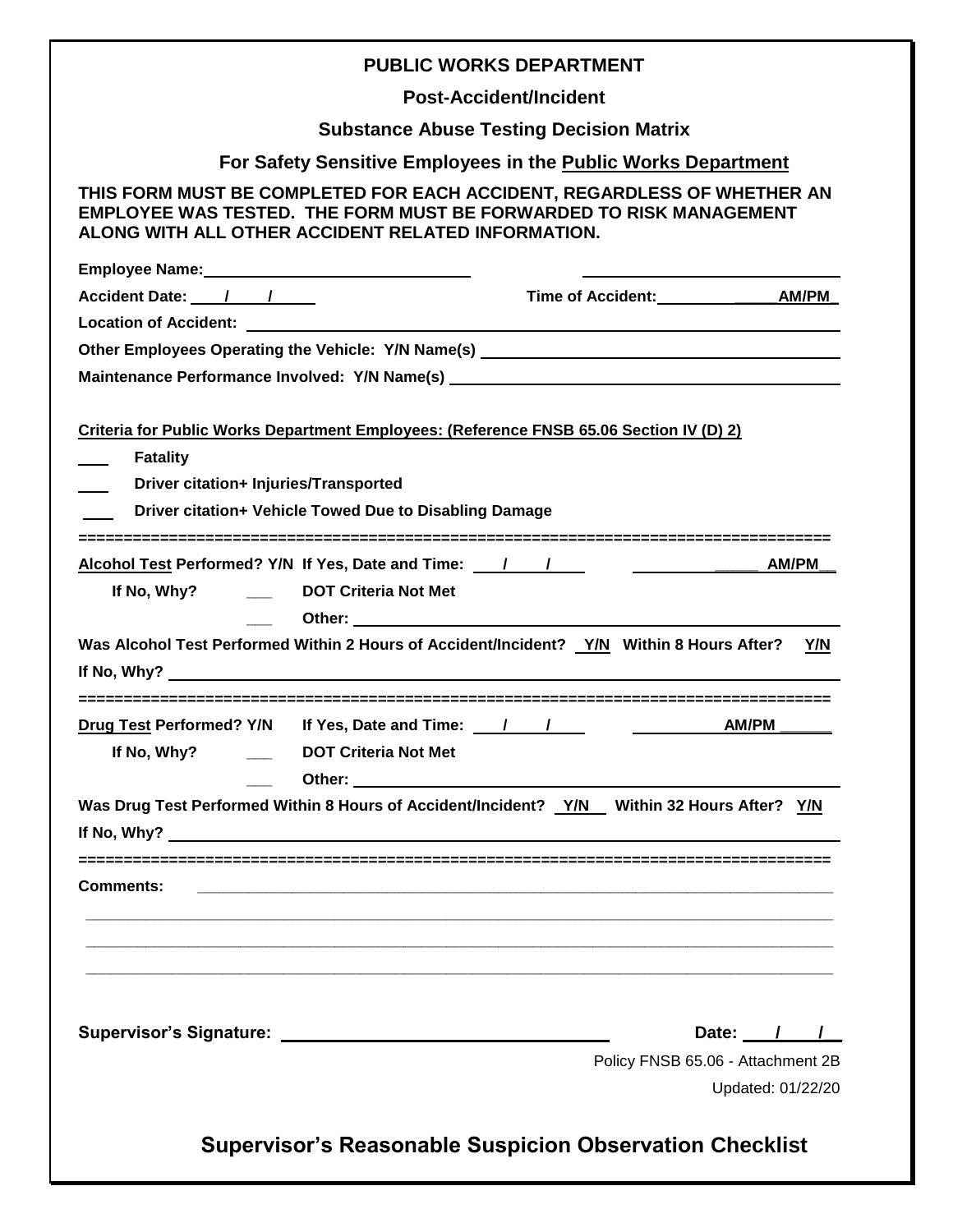|                                                    | <b>Department</b>       |                                            |                                     |                                                                                                                                                                                    |  |  |
|----------------------------------------------------|-------------------------|--------------------------------------------|-------------------------------------|------------------------------------------------------------------------------------------------------------------------------------------------------------------------------------|--|--|
| <b>Job Title</b>                                   |                         |                                            |                                     |                                                                                                                                                                                    |  |  |
|                                                    |                         |                                            |                                     | Use additional paper as                                                                                                                                                            |  |  |
| Employee's Breath Smells Like Alcohol              |                         |                                            |                                     | Employee's Breath Smells Like Marijuana                                                                                                                                            |  |  |
| Body Odors Masked by Cologne/Mint                  |                         |                                            | Eyes Bloodshot                      |                                                                                                                                                                                    |  |  |
|                                                    | Eyes Watery             |                                            |                                     | Eyelids Swollen                                                                                                                                                                    |  |  |
|                                                    | <b>Pinpoint Pupils</b>  |                                            |                                     | <b>Face Flushed</b>                                                                                                                                                                |  |  |
|                                                    | <b>Unusual Sweating</b> |                                            |                                     | Speech Slurred                                                                                                                                                                     |  |  |
|                                                    | Rambling                |                                            |                                     | Voice Unusually<br>Soft/Loud                                                                                                                                                       |  |  |
| Stumbles/Staggers/Falls When<br>Walking            |                         |                                            | Sudden, Marked Mood Swings          |                                                                                                                                                                                    |  |  |
| Sudden, Marked Changes in<br><b>Activity Level</b> |                         |                                            | Unusually Quarrelsome/<br>Irritable |                                                                                                                                                                                    |  |  |
| Doesn't Seem to Care About<br>Anything             |                         |                                            | Movements Jerky/Uncoordinated       |                                                                                                                                                                                    |  |  |
| Acts Hyperactive/Moves Very<br>Slowly              |                         |                                            | Other<br>(Explain)                  |                                                                                                                                                                                    |  |  |
|                                                    |                         |                                            |                                     |                                                                                                                                                                                    |  |  |
|                                                    |                         |                                            |                                     |                                                                                                                                                                                    |  |  |
|                                                    |                         |                                            |                                     |                                                                                                                                                                                    |  |  |
|                                                    |                         |                                            |                                     |                                                                                                                                                                                    |  |  |
|                                                    |                         |                                            |                                     |                                                                                                                                                                                    |  |  |
|                                                    |                         |                                            |                                     |                                                                                                                                                                                    |  |  |
|                                                    |                         |                                            |                                     |                                                                                                                                                                                    |  |  |
|                                                    |                         | Describe any recent changes in attendance: |                                     | Circle all that apply. Fill out as completely as possible.<br>necessary.<br>Describe any recent changes in quantity or quality of work:<br>Policy FNSB 65.06 - Attachment 3, Pg. 1 |  |  |

Updated: 01/22/20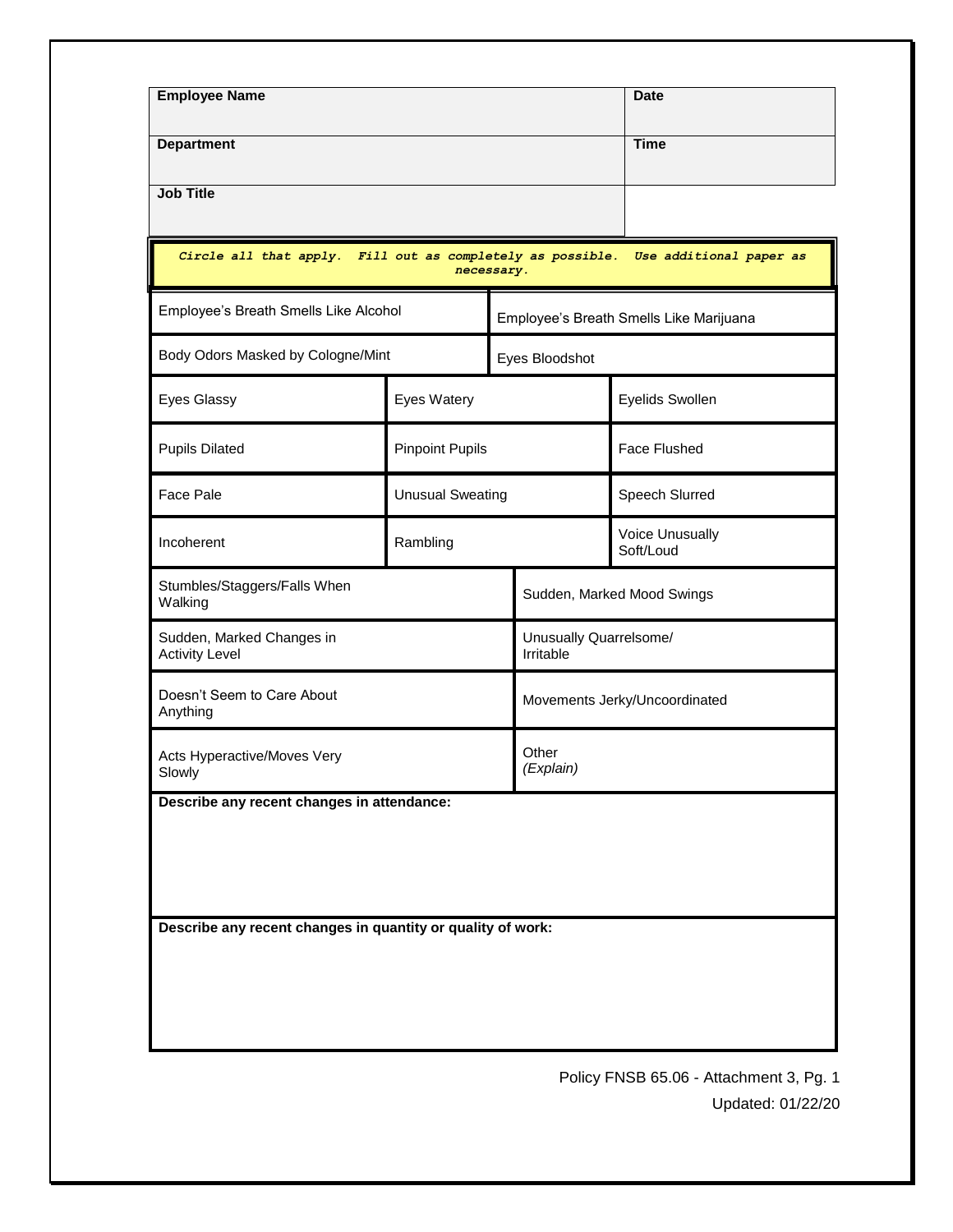|                                                            | Describe any unexplained accidents/errors:                                                  |
|------------------------------------------------------------|---------------------------------------------------------------------------------------------|
|                                                            |                                                                                             |
|                                                            |                                                                                             |
|                                                            |                                                                                             |
|                                                            |                                                                                             |
|                                                            |                                                                                             |
|                                                            |                                                                                             |
|                                                            | Describe any other reasons why the employee has been selected for testing:                  |
|                                                            |                                                                                             |
|                                                            |                                                                                             |
|                                                            |                                                                                             |
|                                                            |                                                                                             |
|                                                            |                                                                                             |
|                                                            |                                                                                             |
|                                                            |                                                                                             |
| What is the employee's explanation of behavior/appearance: |                                                                                             |
|                                                            |                                                                                             |
|                                                            |                                                                                             |
|                                                            |                                                                                             |
|                                                            |                                                                                             |
|                                                            |                                                                                             |
|                                                            |                                                                                             |
|                                                            |                                                                                             |
|                                                            |                                                                                             |
|                                                            | For covered safety sensitive employees under U.S. Department of Transportation regulations, |
|                                                            | only one signature is allowed.                                                              |
|                                                            |                                                                                             |
|                                                            | Date                                                                                        |
| Supervisor's Signature                                     |                                                                                             |

Policy FNSB 65.06 - Attachment 3, Pg. 2 Updated: 01/22/20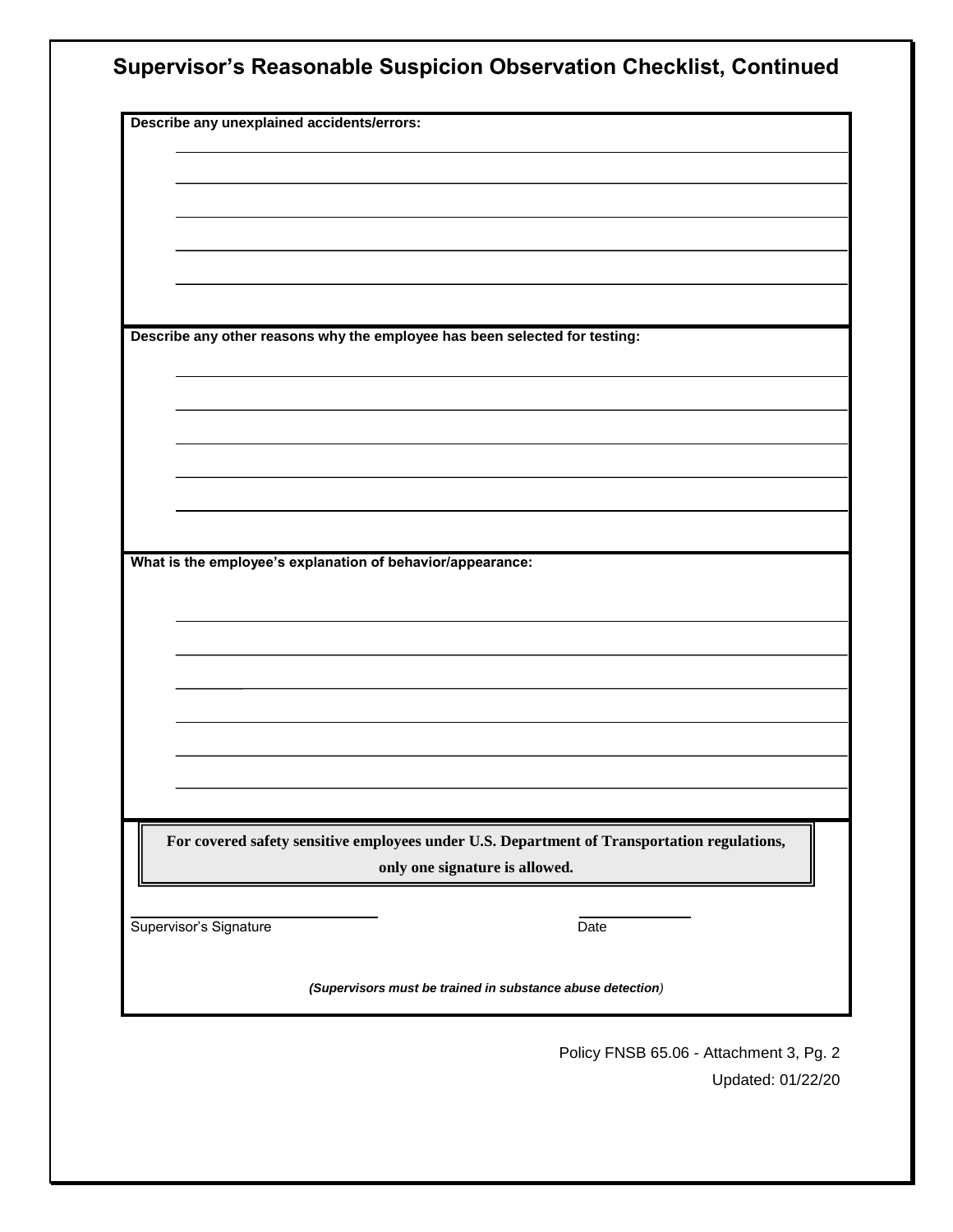## **Fairbanks North Star Borough**

## **Substance Abuse Testing of Safety Sensitive Employees**

### **Contacts**

#### **EMPLOYEE ASSISTANCE PROGRAM (EAP):**

**ComPsych Guidance Resources www.guidanceresources.com Phone: 877-533-2363**

#### **MEDICAL REVIEW OFFICER (MRO):**

**Dr. David Nahin 9501 Northfield Blvd. Denver, CO 80238 Phone: 877-295-3381**

## **SUBSTANCE ABUSE PROFESSIONAL**

**(SAP): SAP Referral Services 8441 Belair Rd. Ste. 204 Nottingham, MD 21236 Phone: 888-720-SAPS www.srstoday.com**

#### **SAMHSA/HSS CERTIFIED LABORATORY:**

**Clinical Reference Laboratory (CLR) 8433 Quivira Rd. Lenexa, KS 66215 800-445-6917**

#### **COLLECTION SITES:**

**Beacon OHSS 575 Riverstone Way, Unit 2 Fairbanks, Alaska 99709 Phone: 907-450-3398 Mon-Fri 8 am-5 pm Phone: 907-268-7187 After Hours referrals@beaconohss.com**

#### **DESIGNATED EMPLOYER REP (DER):**

**Michelle Michel Human Resources Director Fairbanks North Star Borough 907 Terminal St., 3rd Floor Fairbanks, AK 99701 (907) 459-1207**

#### **ALTERNATE**

**DESIGNATED EMPLOYER REP (DER): Jennifer Martel Risk Manager 907 Terminal St., 3rd Floor Fairbanks, AK 99701 Fairbanks North Star Borough (907) 459-1396**

> Policy FNSB 65.06 - Attachment 4 Updated: 01/22/20